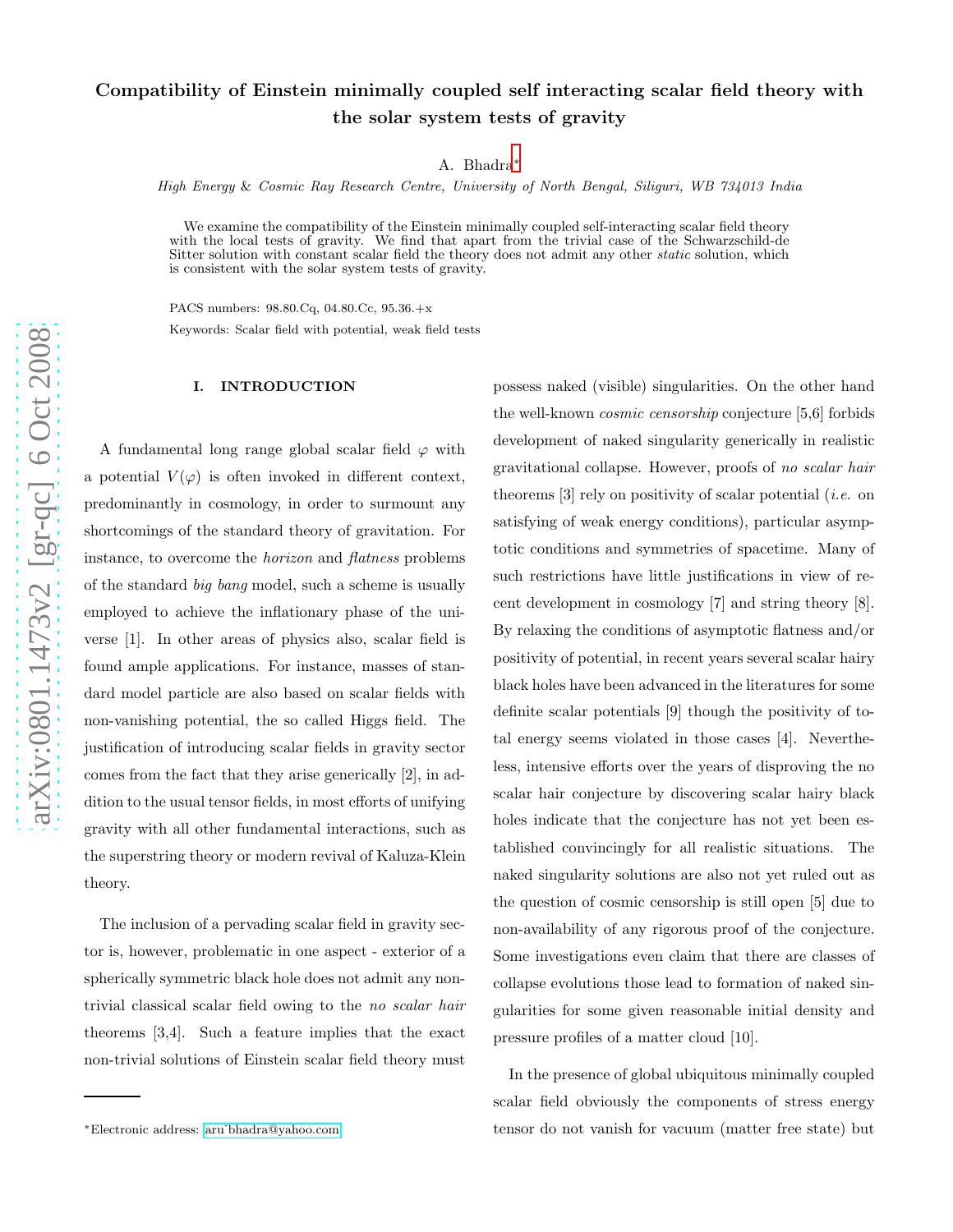are equal to those of the background scalar field. Consequently the solutions of the Einstein minimally coupled self-interacting scalar field (EMCSISF) theory under matter free condition describe exterior gravitational field due to a gravitating object instead of vacuum solutions of general relativity. Now if fundamental self-interacting scalar field does exist in gravity sector the static spherically symmetric matter free solution(s) of the EMCSISF theory must produce standard solar system tests nontrivially in the weak field limit irrespective of the black hole or naked singularity nature of the solution. The Buchdahl-JNW solution [11] of the theory for vanishing scalar potential is known to satisfy such a condition but so far the question of consistencies of the EMCSISF theory with solar system or other local tests for non vanishing scalar potential has not received much attention. This is probably because of the common perception that scalar potential can be ignored locally as the mass of scalar field is expected to be small enough. Note that the basic theory (general relativity) remains unaltered

In this work we have shown that contrary to the conventional wisdom the EMCSISF theory is incompatible with the solar system tests unless solar gravity is dynamic. In other words whatever be the choice of scalar potential, other than the trivial Schwarzschild-de Sitter solution with constant scalar field the theory does not admit any other static solution that can explain local observations.

for minimal coupling of scalar field.

### II. THE SPACETIME GEOMETRY OF THE SOLAR SYSTEM

The general static, spherically symmetric metric in the isotropic coordinates is given by

$$
ds^{2} = -B(\rho)dt^{2} + A(\rho)\left[d\rho^{2} + \rho^{2}\left(d\theta^{2} + \sin^{2}\theta d\phi^{2}\right)\right],
$$
\n(1)

For compatibility with the solar field tests of gravity the metric coefficients of  $Eq.(1)$  must have the form  $[12]$ 

$$
B = 1 - \frac{2m}{\rho} + 2\beta \frac{m^2}{\rho^2} + \mathcal{O}\left(\frac{m^3}{\rho^3}\right) + \dots
$$
 (2)

and

$$
A = 1 + \frac{2\gamma m}{\rho} - \frac{3\delta m^2}{2\rho^2} + \mathcal{O}\left(\frac{m^3}{\rho^3}\right) + \dots \tag{3}
$$

where  $\gamma$  and  $\beta$  are the post Newtonian (PN) parameters, [13,14] and  $\delta$  is a second-PN parameter [15]. Solar system experiments currently set the bounds  $\gamma =$  $1 + (2.1 \pm 2.3) \times 10^{-5}$  and  $\beta < 1 + 6 \times 10^{-4}$  [12]. The second-PN parameter  $\delta$  is so far unconstrained by the solar system tests (however, see [16]). In general relativity, all of these PN parameters are equal to 1 whereas in minimally coupled scalar field theory with vanishing scalar potential, though both  $\gamma$  and  $\beta$  are equal to 1 but  $\delta$ , which is a measure of scalar charge, is totally arbitary [17]. Note that both A and B may contain higher order terms in  $\frac{1}{\rho}$  as well as terms in  $\rho$  but the magnitude of such terms must be much smaller than those given explicitly in the Eqs.(3) and (4). The coefficients of the higher order and other terms are unrestricted by the solar system tests conducted so far.

## III. COMPATIBILITY OF EINSTEIN MINIMALLY COUPLED SELF INTERACTING SCALAR FIELD THEORY WITH SOLAR SYSTEM GRAVITY

Different gravitational effects due to the Sun, such as the gravitational lensing or gravitational time delay, have been detected/measured so far only at external points (in matter free region). For slowly moving bodies and weak interbody gravity the parameterized post-Newtonian (PPN) metric describes gravitational field at external points due to a reasonable matter distribution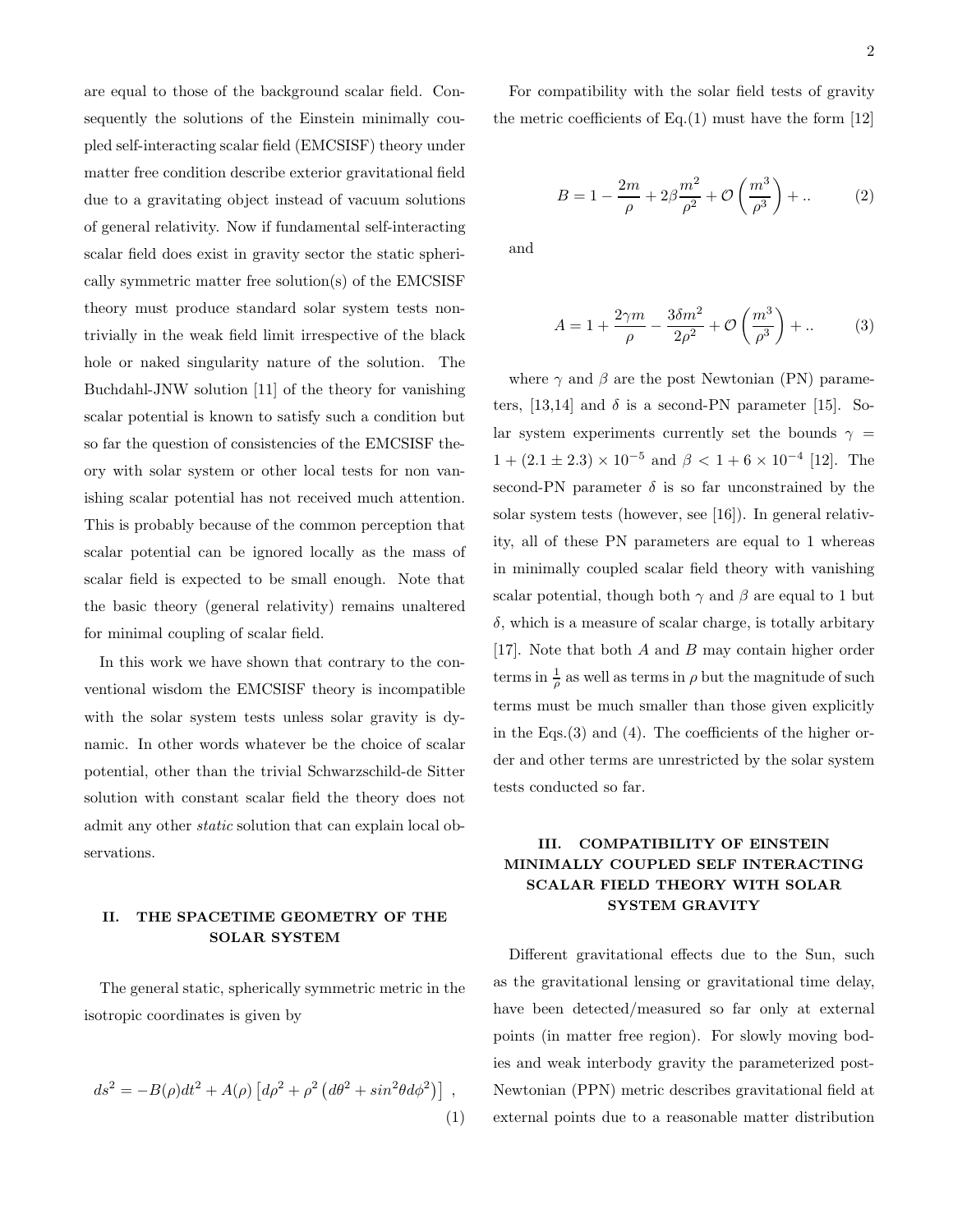[13,14] for a broad class of metric theories including general relativity. On the other hand gravitational field at external points also can be obtained from the exterior (outside the matter distribution) solutions of a gravitational theory, like the Schwarzschild solution of general relativity but such solutions contain free parameters which are usually fixed from the boundary conditions (such as by comparing with the parameterized post-Newtonian (PPN) metric in the weak field) and thereby incorporating the effects of the central matter distribution.

We consider the matter free action for a self-gravitating scalar field with an arbitrary potential  $V(\varphi)$  (we use geometrized units such that  $G = c = 1$  and follow the signature  $-,+,+,+)$ 

$$
\mathcal{A} = \frac{1}{16\pi} \int d^4x \sqrt{-g} \left( R + \epsilon g^{\mu\nu} \varphi_{,\mu} \varphi_{,\nu} - 2V(\varphi) \right) \tag{4}
$$

where R is the Ricci scalar,  $\epsilon$  equals to +1 and -1 correspond to normal and ghost (negative scalar kinetic energy) scalar field respectively.

For solar system gravity, the scalar field must have spherical symmetry as demanded by the field equations but it may not be independent of  $t$  in general (though in most non-cosmological cases involving scalar field it is conjectured as static). The field equation  $G_{t\rho} = \kappa T_{t\rho}$ , however, suggests

$$
\varphi' \dot{\varphi} = 0,\tag{5}
$$

where the prime and dot, respectively, represent partial differentiation with respect to  $\rho$  and t. The Eq.(5) immediately implies that either  $\varphi' = 0$  or  $\dot{\varphi} = 0$  (excluding the trivial constant  $\phi$  solution). First we would consider the case of static scalar field i.e. when  $\varphi \equiv \varphi(\rho)$ . The field equations accordingly read

$$
\left(\frac{A'}{A}\right)^2 + \frac{1}{2}\frac{A'}{A}\frac{B'}{B} - \frac{1}{\rho}\left(\frac{A'}{A} - \frac{B'}{B}\right) - \frac{A''}{A} = \epsilon \varphi'^2 \quad (6)
$$

$$
\frac{1}{A} \left[ \frac{1}{4} \frac{A'}{A} \frac{B'}{B} + \frac{1}{\rho} \frac{B'}{B} - \left( \frac{B'}{2B} \right)^2 + \frac{B''}{2B} \right] = -V(\varphi) \quad (7)
$$

$$
\frac{A''}{2A} - \left(\frac{A'}{2A}\right)^2 + \frac{3}{2\rho}\frac{A'}{A} - \frac{B''}{2B} + \left(\frac{B'}{2B}\right)^2 - \frac{1}{2\rho}\frac{B'}{B} = 0
$$
 (8)

(the proportionality constant  $\kappa$  has been absorbed in scalar field/potential). The Klein-Gordon equation takes the form

$$
\frac{1}{A\rho^2\sqrt{AB}}\left(\rho^2\sqrt{AB}\varphi'\right)' = \epsilon \frac{dV}{d\varphi} \tag{9}
$$

Note that only three out of these four equations (6)- (9) are independent. Before proceeding further here we would like to reveal our strategy first. When the metric coefficients A and B are known, the scalar field and the potential are completely fixed by the Eqs. $(6)$  - $(9)$ . However, the weak field tests do not specify the metric coefficients A and B exactly; the local observations allow a small deviation of first and second PN parameters from the GR value and impose practically no restriction on the higher order PN parameters. Consequently the scalar field and potential should enjoy some flexibility. Our target is to identify the range of scalar potentials those are admissible by the weak field tests.

Let us first consider the simplest case of constant  $V$  i.e. when the potential V is independent of  $\varphi$ . In such a situation the Eq.(9) implies that either  $\varphi$  is a constant and thereby reduces to the cosmological constant scenario, or to the leading order  $\varphi \sim 1/\rho$ . However, the later solution of scalar field (along with the constant V) does not simultaneously satisfy the Eqs. $(6)$  and  $(7)$  unless V vanishes (here our interest is restricted to only self interacting scalar field theory i.e. when scalar potential is non-zero). The above conclusion is more revealing from Eqs.  $(12)$ ,  $(13)$  and  $(15)$  (to be introduced later).

For a non-trivial  $V(\varphi)$  the Eq.(6) yields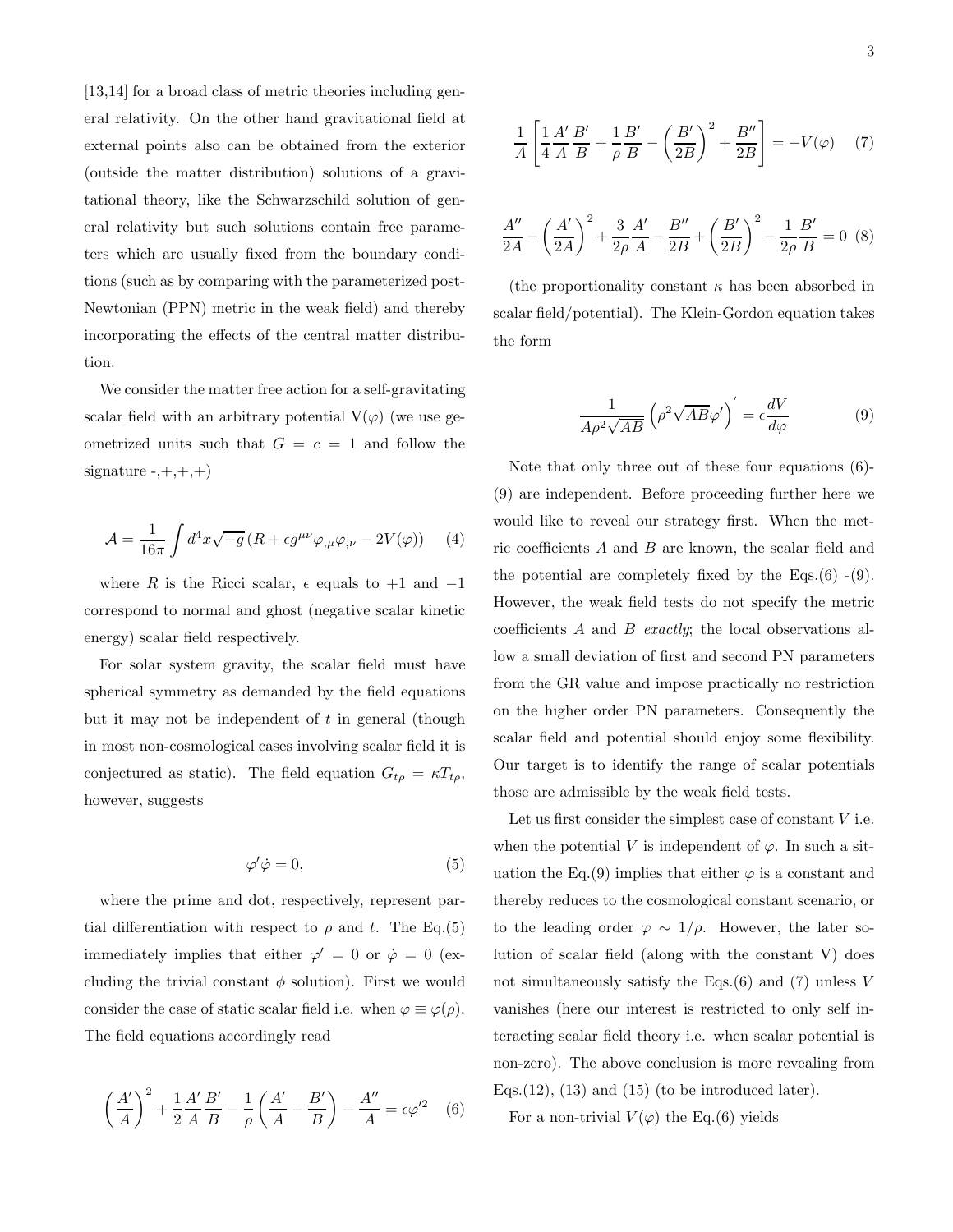$$
\sqrt{\epsilon}\varphi = \varphi_{\infty} \pm \xi \sqrt{1-\gamma} \pm \xi^2 \sqrt{4\beta + 6\delta - 10} + \mathcal{O}(\xi^3) + \dots
$$
\n(10)

where  $\varphi_{\infty}$  is the asymptotic (constant) value of scalar field and  $\xi = \left(\frac{m}{\rho}\right)^{1/2}$ . For the solar system  $\xi$  is at most 1.5×10<sup>-3</sup>. Substituting  $\varphi$  from the Eq.(10) to the Eq.(9) and considering only upto the first order term in  $\frac{m}{\rho}$ , one obtains  $V(\varphi) \sim (\varphi - \varphi_o)^6$ . Under the same consideration the Eq.(7), however, implies that  $V(\varphi) \sim (\varphi - \varphi_o)^8$ . Such an inconsistency disappears only when  $\gamma = 1$ , which means that whatever be the choice of potential the EM-CSISF theory is indistinguishable from GR at the first post-linear level.

Next we assume that the effect of scalar field occurs at the next higher order terms in  $\frac{m}{\rho}$  so that  $\beta$  and/or  $\delta$ are different from the canonical GR value of 1. But when the terms involving  $\beta$  and  $\delta$  are taken into account in the expressions for metric tensors and scalar field with  $\gamma = 1$ the same discrepancy regarding  $V$  as stated in the above paragraph again crops up *i.e.* the Eqs.  $(7)$  and  $(9)$  do not yield any consistent  $V(\varphi)$  under such consideration. To overcome it  $4\beta + 6\delta$  must be set to 10. Since  $\beta$  is experimentally constrained to nearly 1, the stated condition demands that  $\delta$  has to be also close to 1 for the EMCSISF theory, but it does not require  $\beta$  and  $\delta$  to take their exact GR value. A small deviation from GR thus seems admissible. However, to conclude that the EMC-SISF theory admits a non-trivial (different from that of general relativity) and solar system compatible solution, it needs to show that in the weak field limit the theory does produce spacetime metric of the form as given by the Eqs.(2) and (3) with a non-trivial scalar field.

At this stage for convenience we would switch over to a new coordinate system in which the general static, spherically symmetric metric takes the form

$$
ds^{2} = -f(r)dt^{2} + f^{-1}(r)dr^{2} + R^{2}(r)\left(d\theta^{2} + \sin^{2}\theta d\phi^{2}\right)
$$
\n(11)

and accordingly  $\varphi = \varphi(r)$ . The field equations in this coordinate system read

$$
(f'R^2)' = -2R^2V(\varphi)
$$
 (12)

$$
2R^{''}/R = -\epsilon \varphi'^2 \tag{13}
$$

$$
f(R^2)'' - R^2 f'' = 2 \tag{14}
$$

and the wave equation is given by

$$
(fR^2\varphi')' = \epsilon R^2 \frac{dV}{d\varphi} \tag{15}
$$

where the prime denotes  $d/dr$ . To the leading order the transformation equation that relates this new coordinate system to the isotropic coordinate system with  $\gamma = 1$  is just  $r \sim r_o + \rho$ ,  $r_o$  being a constant. The GR expressions of the metric coefficients in this new coordinate system are  $f = 1 - 2m/r$  and  $R = r$ .

Suppose due to the scalar field effect,  $f$  and  $R$  have been modified and thus contain higher order terms in  $m/r$  and the scalar field takes the following general form

$$
\sqrt{\epsilon}\varphi = \varphi_o + \frac{a_n}{r^{n/2}} + \text{higher order terms in } 1/\text{r} \qquad (16)
$$

where  $a_n$  is the coefficient of the first non vanishing term in the power series of  $1/r$ , the index n is a positive integer and is greater than 2. From the Eq.(13) one obtains that to the leading order  $R \sim r \left(1 - \frac{b}{r^n}\right)$ , where  $b = \frac{na_n^2}{8(n-1)}$ . Consequently the Eq.(15) yields that  $V(\varphi) \sim (\varphi - \varphi_o)^{2+4/n}$  whereas the Eq.(12) implies that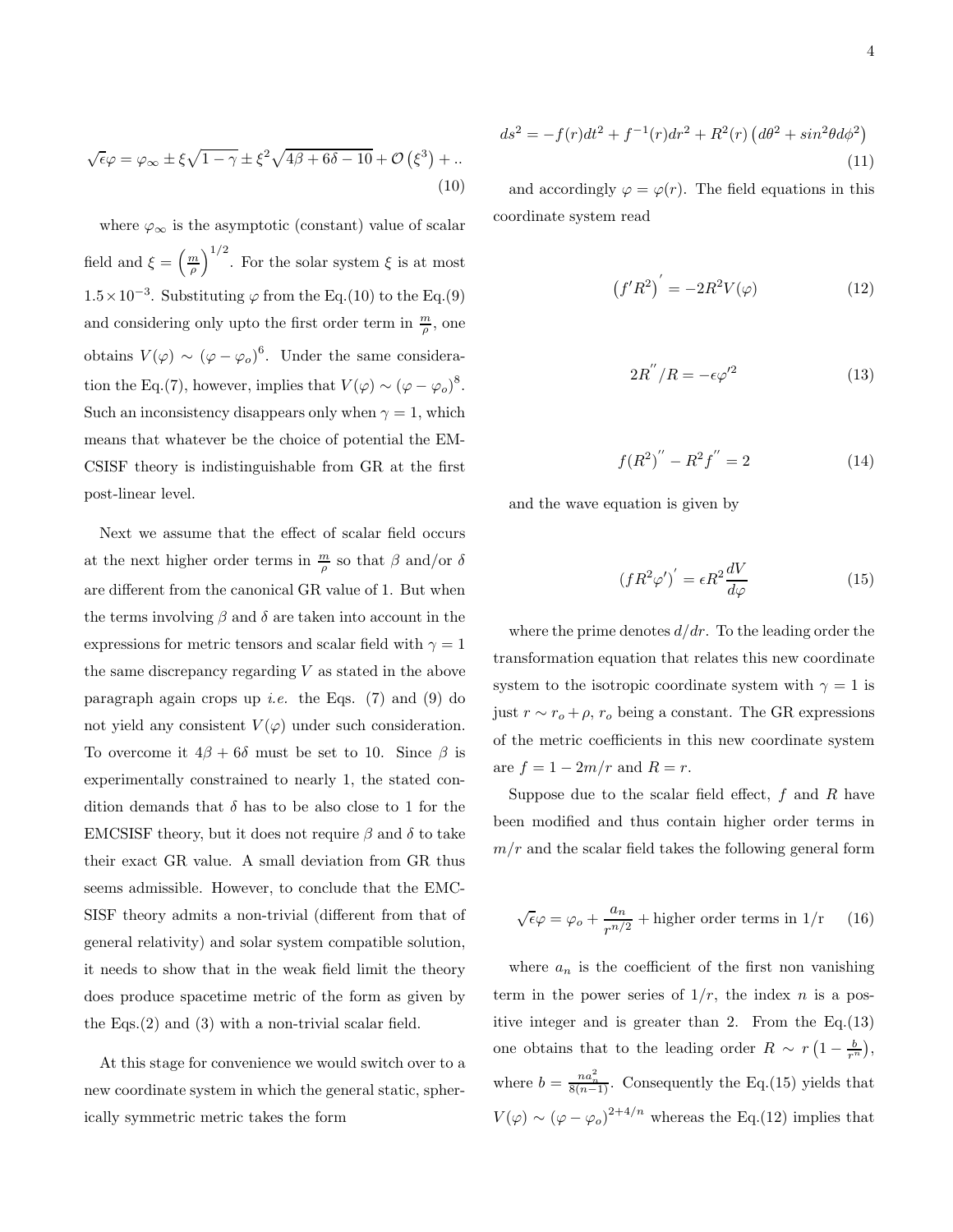$V(\varphi) \sim (\varphi - \varphi_o)^{8/n}$ . Thus contradiction remains. The power index n can be negative as well. But the stated inconsistency persists for negative *n* also unless  $a_n$  vanishes.

Next we consider the case of non-static scalar field. In that case  $\varphi' = 0$  i.e. scalar field is independent of space coordinates. The field equations for the general metric (1) are then given by

$$
\frac{B}{A} \left[ \frac{A'^2}{A^2} + \frac{A'B'}{2AB} - \frac{1}{\rho} \left( \frac{A'}{A} - \frac{B'}{B} \right) - \frac{A''}{A} \right] = \epsilon \dot{\varphi}^2 \quad (17)
$$

$$
\frac{1}{A} \left[ \frac{A''}{2A} + \frac{B''}{2B} - \frac{A'B'}{4AB} - \frac{A'^2}{A^2} - \frac{B'^2}{4B^2} + \frac{A'}{A\rho} \right] = -V(\varphi)
$$
\n(18)

$$
\frac{B}{A} \left( \frac{B''}{2B} - \frac{B'^2}{4B^2} + \frac{B'}{2B\rho} - \frac{A''}{2A} + \frac{A'^2}{4A^2} - \frac{3A'}{2A\rho} + \right) = \epsilon \dot{\varphi}^2
$$
\n(19)

The Klein-Gordon equation reads  $\ddot{\varphi} = \epsilon \frac{dV}{d\varphi}$ . The left hind side of the Eqs.(17)-(19) contain terms involving only  $\rho$ . Since  $\varphi$  is independent of  $\rho$ , the coefficients of all the powers of  $\rho$  must vanish separately and  $\dot{\varphi}$  only can be a constant (hence at best  $\varphi$  can be a linear function of t). The wave equation immediately implies that  $V$  is also a constant, independent of scalar field and hence there is no self interaction. Further it can be readily checked that the PPN metric  $(Eng. (1) - (3))$  (with added terms of different powers in  $\rho$ ) does not consistently satisfy the above field equations.

#### IV. CONCLUSION

It is clear from the discussions of the previous section that the EMCSISF theory does not admit any static solution which is consistent with the local tests of gravity except the trivial case of the Schwarzschild-de Sitter solution with constant scalar field. Several exact/numerical solutions of the EMCSISF theory for different (particular) scalar potential exist in the literature [9]. All of those solutions are found in accordance with the present findings as expected. If a massive scalar field exists in the gravity sector then it should produce some observational effects, which even may not be detectable with present technology. In a metric theory the effects of gravity are revealed through the space-time metric. The Schwarzschild-de Sitter metric, which is the solitary solar system compatible solution of the EMCSISF theory, doest not bear any signature of scalar field and hence there will be no effect of scalar field whatsoever on a test particle (this is natural because for constant scalar field, the EMCSISF theory reduces to (pure) general relativity with a cosmological constant. The present finding thus raises serious doubt on the existence of massive scalar field in gravity sector. In the present work our discussion was limited to the case of minimal coupling of scalar field to space-time curvature. Scalar field also can be coupled to gravity nonminimally (as well as conformally) so that gravity sector itself is modified [18]. In that case the theory enjoys an additional degree of freedom in terms of scalar field coupling function and its predictions for physical effects can differ from those of the EMCSISF theory substantially [17,18,19]. Still it seems worthwhile to examine the consistencies of the scalar tensor theory (generalized Jordan-Brans-Dicke theory) with arbitrary potential with the weak field tests following the idea of the present work.

#### Acknowledgments

The author would like to thank two anonymous referees for insightful comments and suggestions.